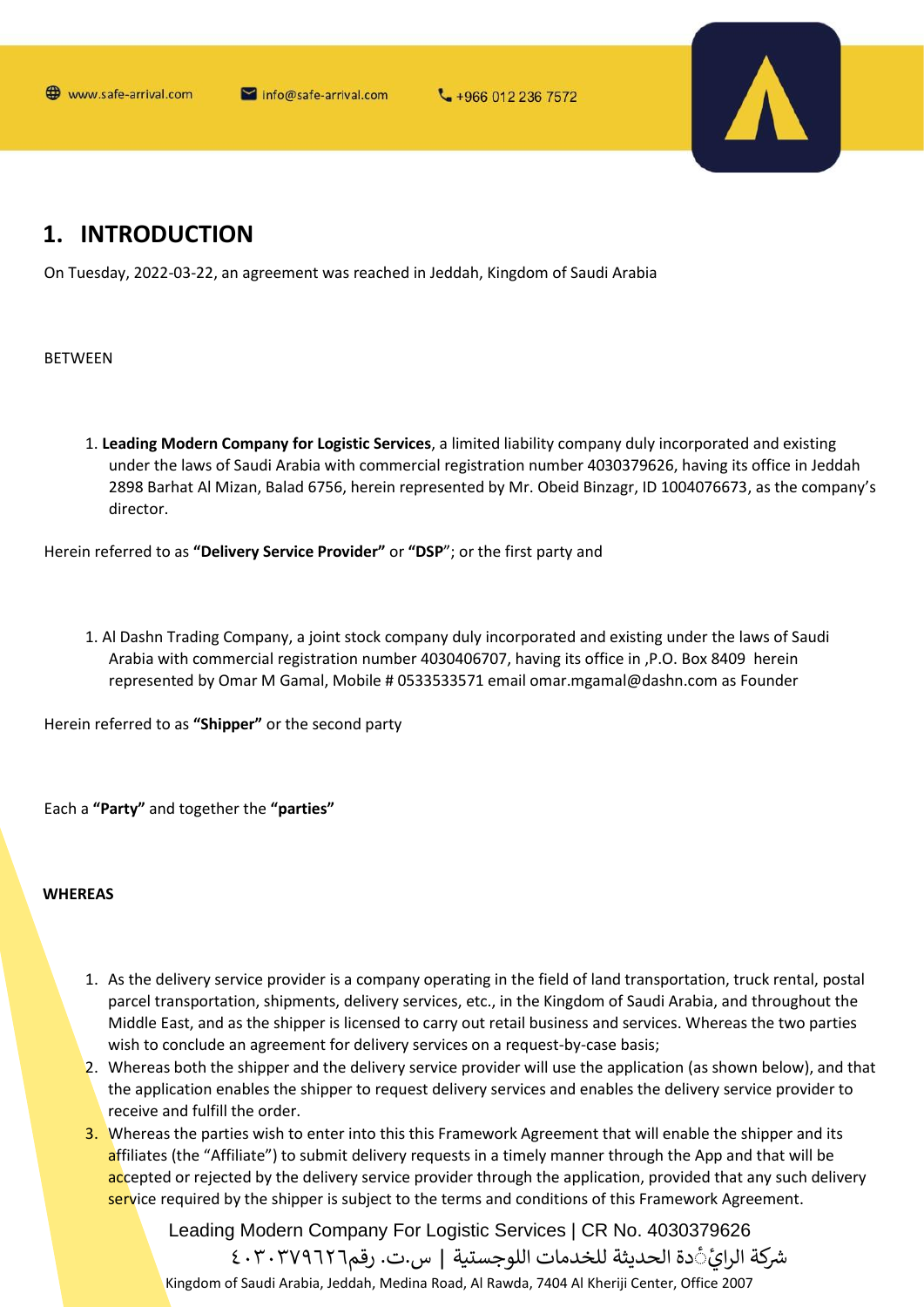₹+966 012 236 7572



## 2. DEFINITIONS AND INTERPRETATIONS

The following words and expressions, wherever mentioned in this Framework Agreement, and in each application shall have the following meanings in the context for each of them:

| "Affiliate"                | in relation to a party, any other entity which directly or<br>indirectly Controls, is directly or indirectly Controlled by or<br>is under direct or indirect common Control with, that party<br>from time to time                                                                                                                                                          |
|----------------------------|----------------------------------------------------------------------------------------------------------------------------------------------------------------------------------------------------------------------------------------------------------------------------------------------------------------------------------------------------------------------------|
| "App"                      | the mobile application or the www.app-ksa.safearrival.com<br>website (as may be updated or modified from time to time)<br>used by both parties to place and accept orders for Delivery<br>Services.                                                                                                                                                                        |
| "Applicable Law"           | all applicable Saudi Laws, statutes, regulations and codes<br>from time to time in force which relate to this framework<br>agreement, and any order and the delivery services                                                                                                                                                                                              |
| "Charges"                  | the charges or prices set out in Part A of Schedule 1<br>payable in consideration of the full and proper performance<br>of the delivery services                                                                                                                                                                                                                           |
| "COD"                      | cash on Delivery, being the delivery Charges in respect of<br>that Package and paid by the End Customer to the DSP at<br>the time of Delivery                                                                                                                                                                                                                              |
| "Commencement Date"        | the day the last party executes this framework agreement                                                                                                                                                                                                                                                                                                                   |
| 'Confidential Information" | any and all information which is provided by one party<br>(and/or their Affiliates) to or otherwise obtained by the<br>other party and/or its Affiliates and its or their officers,<br>employees or agents, whether conveyed orally, in writing,<br>or<br>otherwise (whether or not designated as "confidential<br>information"), including but not limited to proprietary |
|                            | information, documents, financial information and                                                                                                                                                                                                                                                                                                                          |
|                            | Leading Modern Company For Logistic Services   CR No. 4030379626                                                                                                                                                                                                                                                                                                           |
|                            | شركة الرائِّ دة الحديثة للخدمات اللوجستية   س.ت. رقم٢٠٣٧٩٦٢٦ ٤٠٣                                                                                                                                                                                                                                                                                                           |
|                            | Kingdom of Saudi Arabia, Jeddah, Medina Road, Al Rawda, 7404 Al Kheriji Center, Office 2007                                                                                                                                                                                                                                                                                |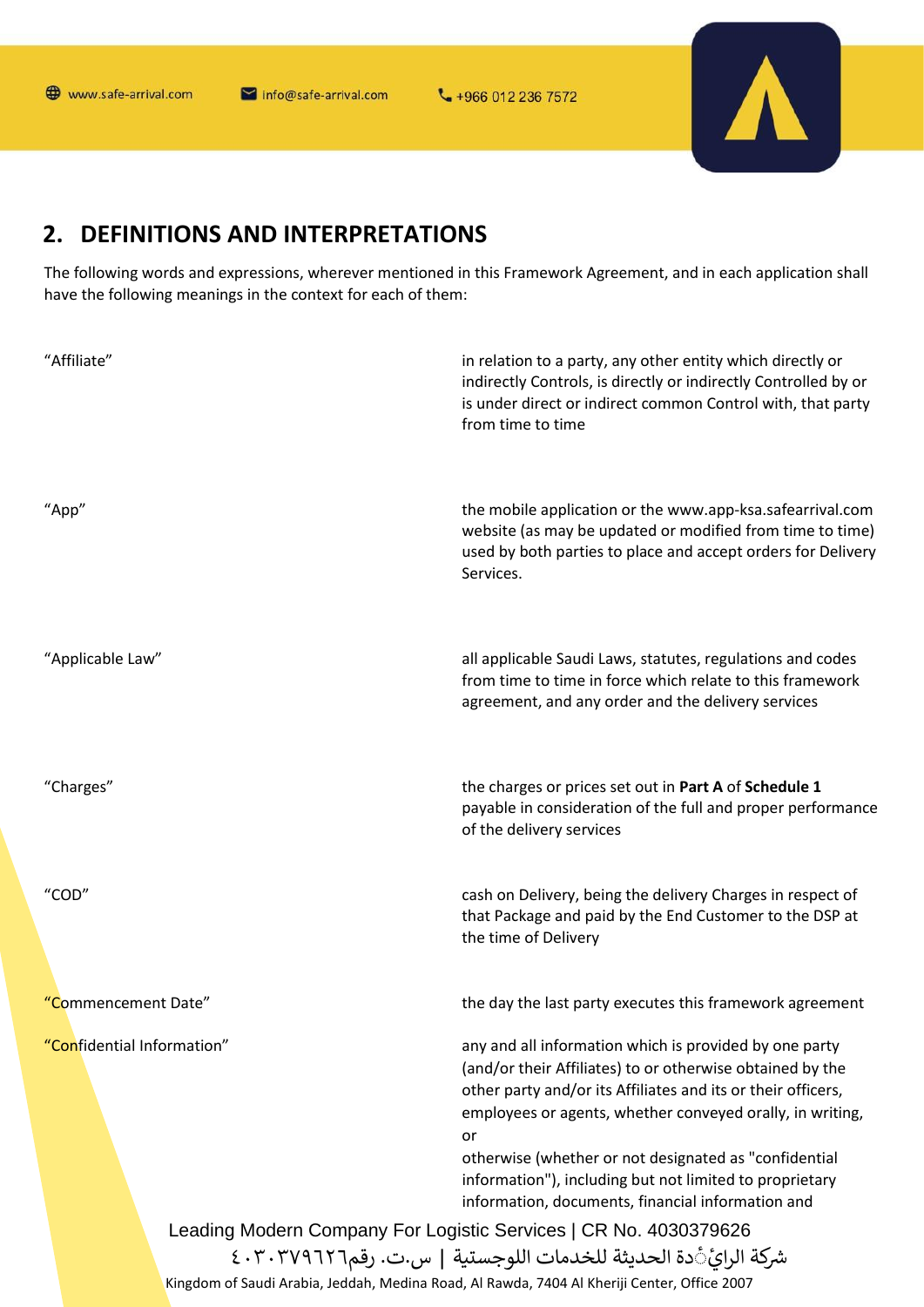"Initial Term"

info@safe-arrival.com



information relating to that party's systems, operations and procedures and any information derived from the above, and all information designated as confidential or which ought reasonably to be considered confidential.

the period referred to in clause 2.1 as the initial term

"Data Protection Laws" all applicable Laws relating to data protection, the use of personal data and privacy "Delivery" the collection of the Package from the Collection Point and the transportation of the Package to the Delivery Location by the Delivery Date and Time in accordance with the instructions contained within the Order and "Deliver" shall be construed accordingly "Deliver Date and Time" the date and time slot for Delivery of the Package as specified by the order the location where the package is to be delivered specified "Delivery location" in the Order "Delivery services" the services performed by the DSP to effect Delivery "End customer" the person the whom the package is being Delivered to "Force Majeure Event" in relation to an Order: war, insurrection, riot, civil commotion, act or threat of terrorism; lightning, earthquake, fire, flood, storm or extreme weather condition; act of God

> Leading Modern Company For Logistic Services | CR No. 4030379626 شركة الرايَّ ْدة الحديثة للخدمات اللوجستية | س.ت. رقم٢٠٣٧٩٦٢٦ ٤٠٣ Kingdom of Saudi Arabia, Jeddah, Medina Road, Al Rawda, 7404 Al Kheriji Center, Office 2007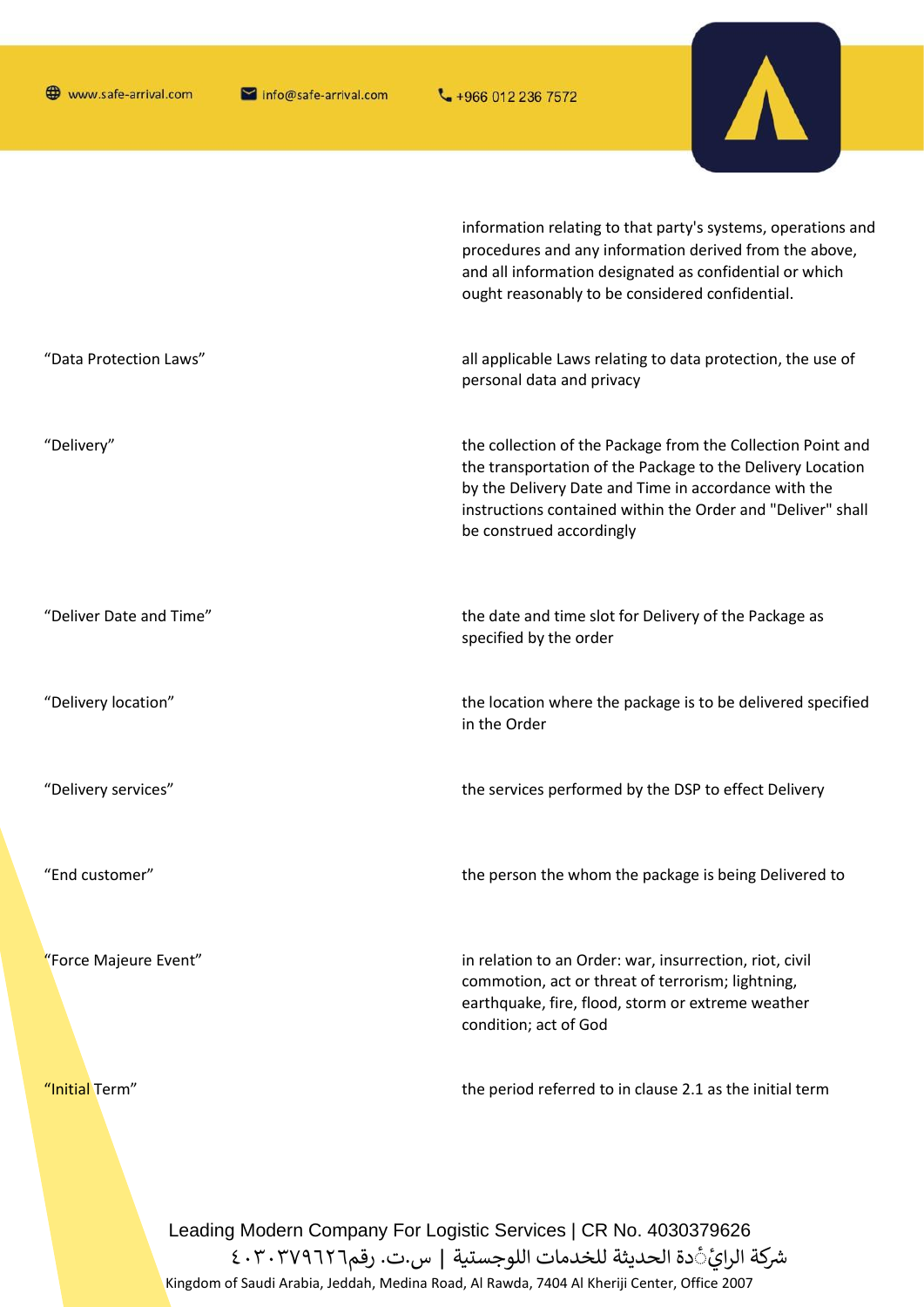

| "Order"            | a contract for the supply of Delivery Services formed by the<br>DSP and shipper in accordance with clause 4 |
|--------------------|-------------------------------------------------------------------------------------------------------------|
| "Packages"         | any package for which Delivery Services are to be<br>performed pursuant to an Order                         |
| "Duration"         | the period during which this Framework<br>Agreement is in force in accordance with clause<br>$\mathbf{2}$   |
| "Termination Date" | the date on which this Framework Agreement expires or<br>terminates whatever reason                         |

- 1. The schedules form part of this Framework Agreement and will have the same force and effect as if set out in the body of this Framework Agreement and any reference to this Framework Agreement will include the Schedules
- 2. Unless the context otherwise requires references to the singular include the plural and vice versa and references to any gender include every gender; and references to a "person" include any individual, body corporate, association, partnership, firm, trust, organization, joint venture, government, local or municipal authority, governmental or supra-governmental agency or department, state or agency of state or any other entity
	- (in each case whether or not having separate legal personality);
- 3. To the extent only of any conflict or inconsistency arising, the order of precedence will be as follows: 1. The provisions of any clause of this Framework Agreement; 2. The provisions of any
	- Schedule to this Framework Agreement; and.
		- 3. The provisions of any Order.

## 3. TERM

- 1. This framework agreement starts on the Commencement Date and will continue for one [1] year from the Commencement Date (the "Initial Term"), and it is renewed for a similar period unless one of the parties notifies his desire not to extend the extension in writing or via e-mail with 60 Days, after the preliminary period agreed upon by the parties, estimated at 90 days, in accordance with Clause this agreement may be terminated according to its terms.
- 2. Without prejudice to the termination rights stipulated in this framework agreement, the parties may, at least 30 days prior to the expiration date of the preliminary period, agree in writing to extend the term of this agreement for a period of up to twelve (12) months from the date of the expiry of the stipulated preliminary period, and as the first party

may terminate this agreement during the introductory period without notice or compensation.

Leading Modern Company For Logistic Services | CR No. 4030379626 شركة الرائِ1َ دة الحديثة للخدمات اللوجستية | س.ت. رقم٢٠٣٧٩٦٢٦ ٤٠٣ Kingdom of Saudi Arabia, Jeddah, Medina Road, Al Rawda, 7404 Al Kheriji Center, Office 2007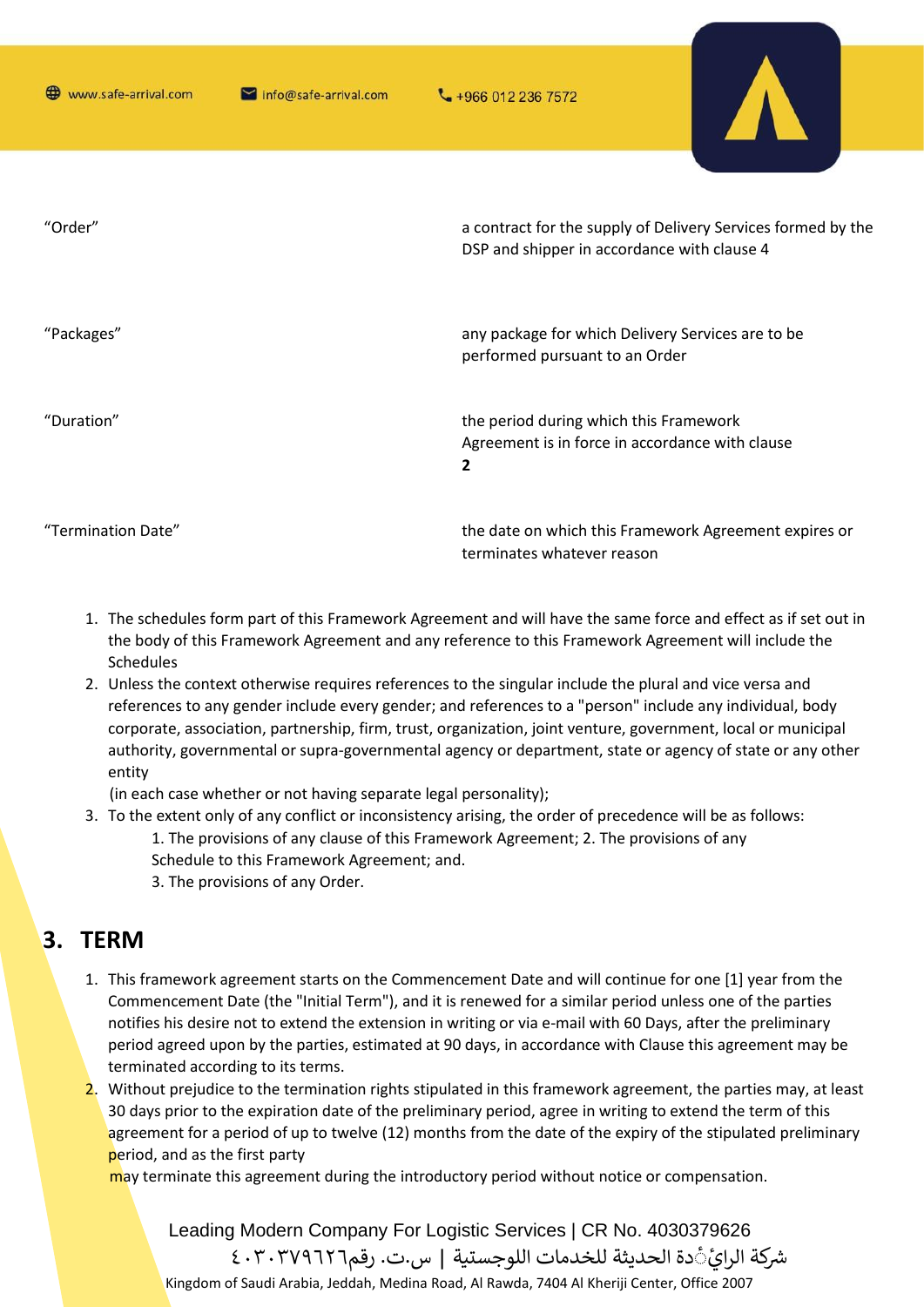₹+966 012 236 7572



## 4. SCOPE OF FRAMEWORK AGREEMENT

This Framework Agreement creates a framework whereby the DSP and the Shipper (and Shipper Affiliates) may enter into Orders for Delivery Services. Each Order will be governed by and will incorporate the terms of this Framework Agreement. An Order will only be legally binding if, at the date of the Order, this Framework Agreement has not terminated or expired. Any amendment to this Framework Agreement agreed by the Shipper and the DSP in writing and signed by their authorized signatories will apply to all Orders after the date of the agreed amendment.

## **5. ORDER PROCESS**

- 1. At any time during the Term the Shipper (and/or its Affiliates) may request an Order for the supply of Delivery Services.
- 2. Each Order shall specify the Charging methodology as described in clause 12 that shall apply to the Order.

# **6. PACKAGING OF THE SHIPMENTS**

- 1. Packaging the Packages in travel worthy packing material is the sole responsibility of the Shipper.
- 2. Shipper shall ensure Packages handed over to DSP are in good condition and packed in travel worthy packing material, suitable for ordinary handling and transshipments.
- 3. Shipper must ensure not to ship any dangerous goods or restricted items without the prior written approval by DSP.
- 4. Shipper also undertakes not to ship any illegal packages and shall remain solely liable for the shipment of such packages.
- 5. It is mandatory for the merchant to provide Safe Arrival with a valid, reachable address stated clearly on the Air Waybill. If the addressee's address is found to be incomplete or incorrect, Safe Arrival shall not be held accountable for not being able to deliver the Shipment under such circumstances. Examples of faulty addresses below:
	- <sup>o</sup> Incorrect Postal Codes
	- <sup>o</sup> Non existing apartment numbers
	- <sup>o</sup> Missing information such as contact number, street name, building name
- 6. Governmental authorities may, at their own discretion, open and inspect any shipment at any time with immediate notification to the shipper, provided that the notification includes the reason for opening or inspecting the shipment.

# **7. DELIVERY**

- 1. Delivery of the Packages will occur when the Package is received at the Delivery Location at the Delivery Date and Time. The DSP will conduct 3 attempts to deliver the shipment. In case all three attempts are unsuccessful, the DSP shall return the shipment to the Shipper's warehouse and shall be entitled to the return Charges indicated to in Part 1 of Schedule A and shall not be otherwise liable to the Shipper
- 2. The Shipper must notify the DSP in case of change in any of the delivery pickup locations as soon as this change has taken effect. The Shipper shall be solely responsible for any delays in shipment delivery resulting from the Shipper not informing the DSP of such change in delivery pickup location.

Leading Modern Company For Logistic Services | CR No. 4030379626 شركة الرائَّ دة الحديثة للخدمات اللوجستية | س.ت. رقم٢٠٣٧٩٦٢٦ ٤٠٣

Kingdom of Saudi Arabia, Jeddah, Medina Road, Al Rawda, 7404 Al Kheriji Center, Office 2007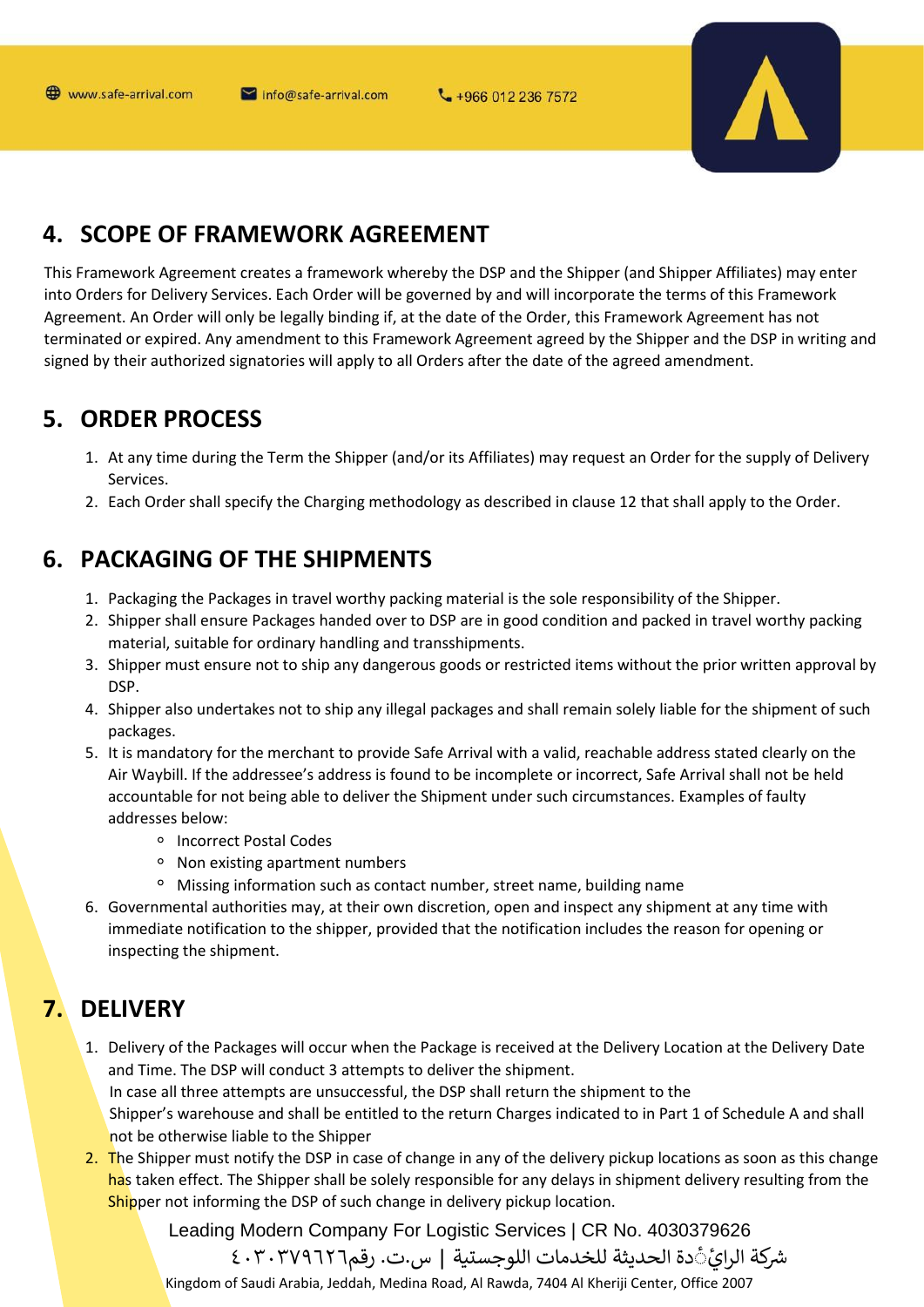www.safe-arrival.com

mfo@safe-arrival.com



- 3. The DSP assumes no responsibility for the quality of the goods shipped by the shipper. In the event that the shipment is lost, damaged or missing any elements, the shipper must complete the appropriate and correct claim form to ensure that the DSP has all the information necessary to process the claim and resolve the situation as quickly as possible. If the DSP is found responsible for the lost / damaged shipment, he will bear the full value of the invoice amount in addition to the delivery fee if it is paid. All claims must be submitted to the DSP's account holder within one week
- 4. The DSP Shall:
	- 1. Deliver packages in quantities and multiples specified in the order; at the specified delivery location and within the Promised Delivery Date specified in the agreed upon service level agreement between both parties. If the parcel is delivered after the specified date, a 24-hour period will be added to complete the delivery process completely.
	- 2. Collect the purchase prices of the packages from the end customer in cash, when required, while making the transfer of these funds to the payment agent appointed by the shipper as shown in schedule 2
- 5. The shipper guarantees that the packages and packages carry the address of the delivery site, in accordance with any laws and requirements applicable to any carrier, and are properly packed and secured as described in the provisions of Article 5 to reach the delivery site without any delay and in an undamaged condition.

## 8. RTO PROCEDURE

- 1. The process of returning any shipment to the source shall take place, based on the shipper's instructions or by agreement of both parties together, if the shipment is withheld after a reasonable period of time or after several attempts at delivery. The reason for returning shipments to a source can be due to the following reasons, which include but are not limited to:
	- 1. The shipper has requested RTO,
	- 2. The shipper's customer refused to accept the shipment; Provided that it is not the delivery service provider who caused this.
	- 3. The shipper's customer refuses to pay charges applied to the shipment against duties, taxes, freight on delivery, cash on delivery, labor charges, additional handling charges, etc.,
	- 4. The shipper's customer has moved from the address shown on the waybill or the address is incomplete/incorrect and the Shipper is unable to obtain the correct delivery address,
	- 5. The shipper's customer refuses to provide documentation required for the clearance and/or receipt of the shipment,
	- 6. Shipper tried 3 delivery attempts without success.
- 2. If a shipment is returned for any of the aforementioned, the Shipper must pay the return charges as listed in Schedule 1
- 3. Shipper must acknowledge receipt of RTO

## 9. REPRESENTATIONS AND WARRANTIES

- 1. Each party represents and warrants to the other that:
	- 1. It is duly organized and validly existing under the laws of its incorporation, and has full power and authority to enter into this Framework Agreement and to perform its obligations;

Leading Modern Company For Logistic Services | CR No. 4030379626 شركة الرائَّ دة الحديثة للخدمات اللوجستية | س.ت. رقم٢٠٣٧٩٦٢٦ ٤٠٣

Kingdom of Saudi Arabia, Jeddah, Medina Road, Al Rawda, 7404 Al Kheriji Center, Office 2007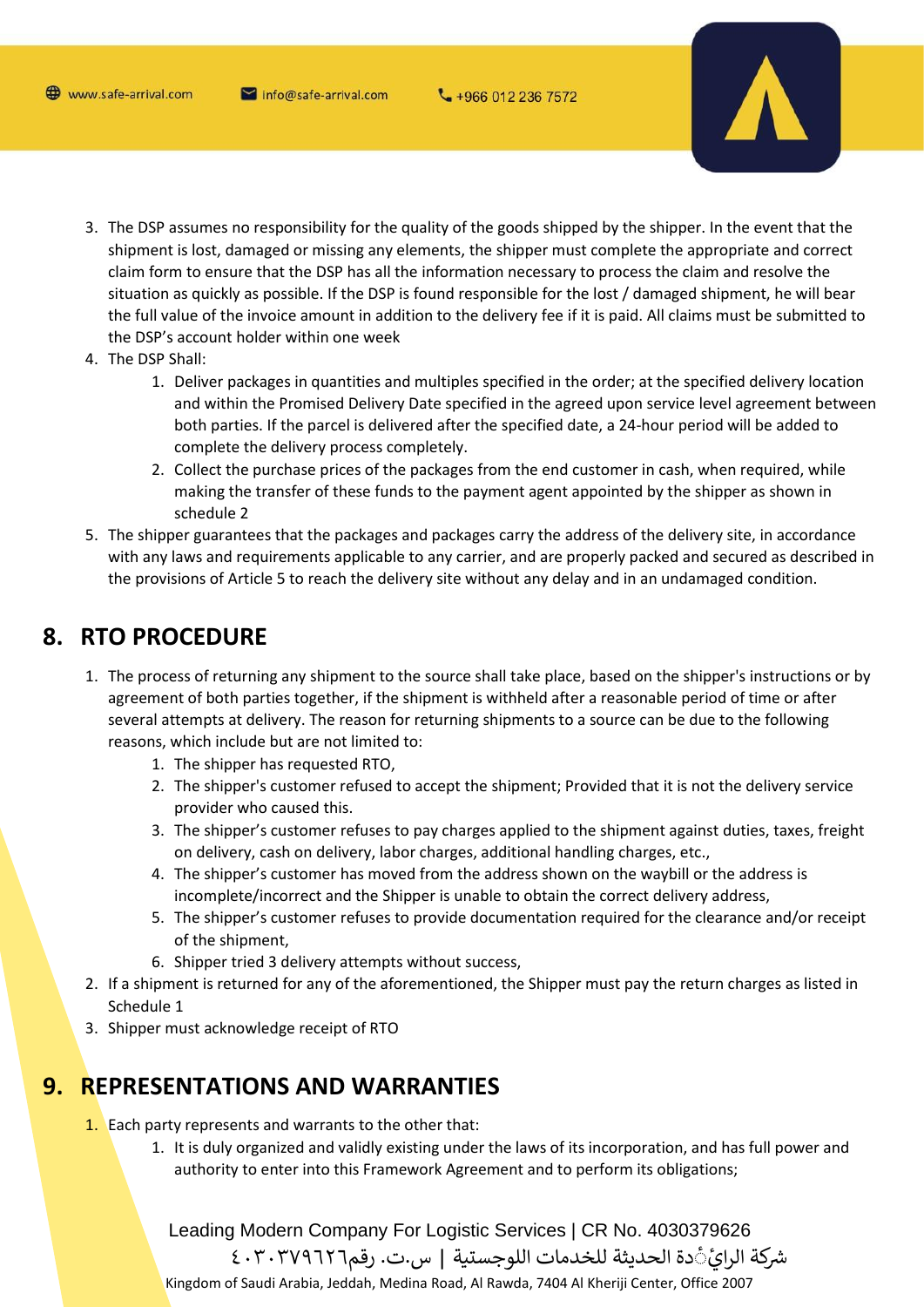

- 2. The implementation, delivery and performance of the parties for the actions and transactions envisaged by this framework agreement and the request does not and will not violate or conflict with or require any consent pursuant to or applicable to a breach or default under applicable law;
- 3. Any person who carries out part of the delivery services at all times carries all registrations, licenses, permits, approvals and authorizations as required by any applicable law or in force or as required by any competent authority throughout the term of the agreement;
- 2. When placing any order, the representations and guarantees mentioned in clause 8.1 shall be included in this request.

#### 10. **LICENSE GRANTS And RESTRICTIONS**

1. The delivery service provider grants the shipper a non-exclusive and non-transferable right to use the software (application) and delivery services, for the purposes of the shipper company only, subject to the terms and conditions of this agreement. All rights not granted to the shipper are reserved by the delivery service provider and its licensors. The first party shall have the right to subcontract the implementation of any part of this contract with prior notice to the second party regarding the subcontracting and the provisions of the condition in that matter. The first party is responsible before the second party for the services provided by the subcontractor and to the extent that the service that he performs is as if it was provided by the first party and / or its employees.

#### 11. **INTELLECTUAL PROPERTY OWNERSHIP**

1. The delivery service provider alone (and / or its licensors, where applicable) owns all rights, property rights and interest, including all relevant intellectual property rights, in the software and delivery service and any suggestions, ideas, enhancement requests, comments, recommendations, or other information. It is provided by you or any other party in connection with software and delivery services.

#### $12.$ **LIABILITIES NOT ASSUMED**

- 1. The delivery service provider will not be liable for any damages caused by loss, late delivery or damage as a result of misrepresentation by the supplier of the products from the source.
- 2. The delivery service provider will not be for any delay due to customs clearance or government authorities' actions, in addition to the following "provided that this delay is not caused - directly or indirectly - by the service provider"
- 3. The delivery service provider will not be held liable for any damages caused by insufficient and correct packaging
- 4. The delivery service provider will not be held responsible for being unable to reach the recipient due to incomplete or inaccurate addresses or lack of documentation
- 5. The delivery service provider should not be responsible for clearing shipment if customs duties or taxes are not paid
- 6. The delivery service provider will not compensate the shipper for any damages as result of any of the aforementioned cases mentioned in clauses 11.1 to 11.5

Leading Modern Company For Logistic Services | CR No. 4030379626 شركة الرائَّ دة الحديثة للخدمات اللوجستية | س.ت. رقم٢٠٣٧٩٦٢٦ ٤٠٣ Kingdom of Saudi Arabia, Jeddah, Medina Road, Al Rawda, 7404 Al Kheriji Center, Office 2007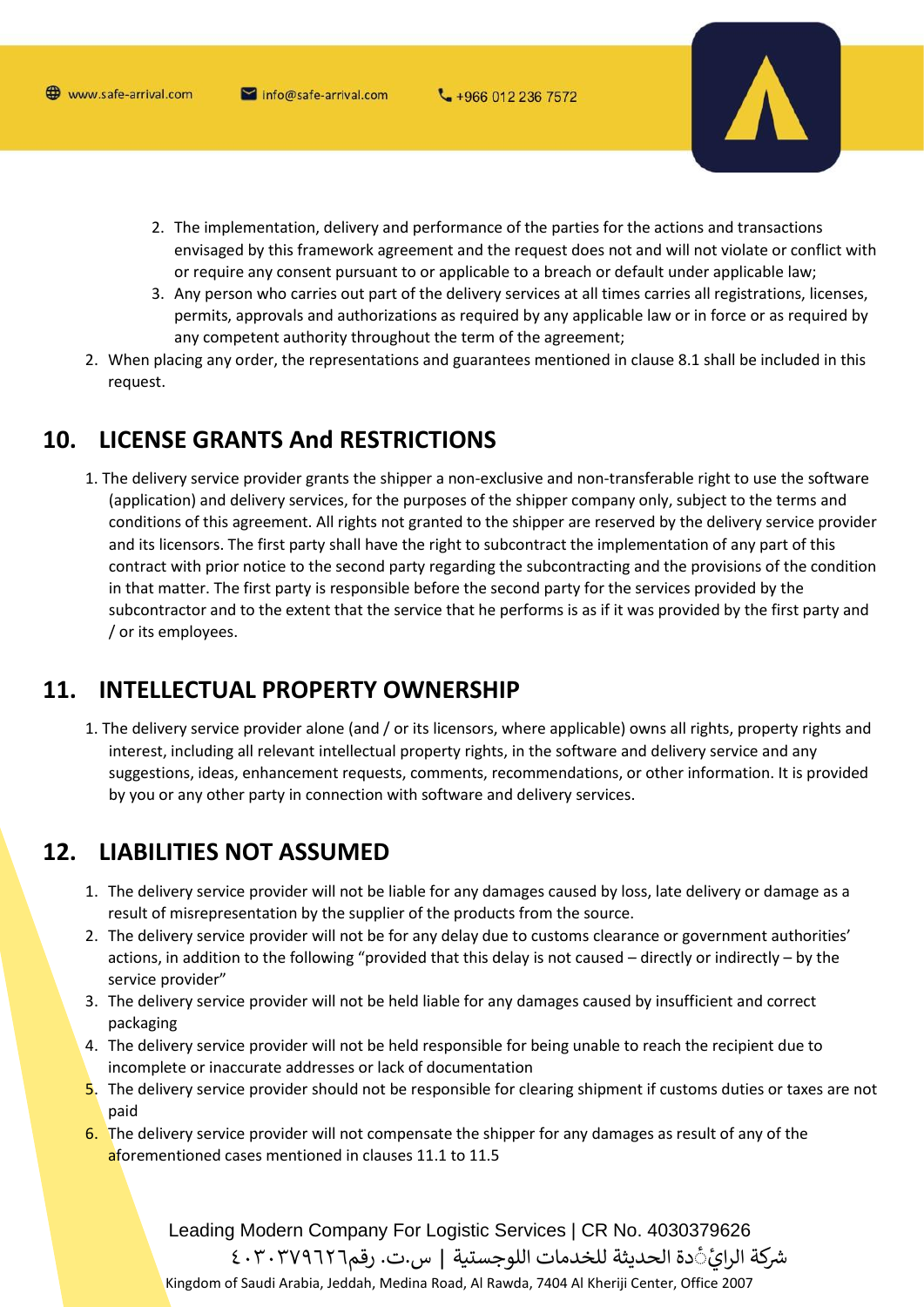

#### $13.$ **CHARGES AND PAYMENTS**

- $1.$ The Charges for the Delivery Services will be the agreed rates as set out in Schedule 1. Subject to the DSP performing its obligations in accordance with the terms of the relevant Order, the Shipper will pay the Charges for the Delivery Services supplied under that Order in accordance with this clause 13.
- $2.$ The Charges shall be paid in one of the following methods:
	- 1. For "Cash On Delivery" (COD) orders; in this case, the End Customer shall pay the total order value [Included in the Air waybill] at the time of the Delivery. Upon receiving the COD amount, the delivery service provider sends a receipt via the App regarding the delivery. Delivery fees are deducted from the total COD amount when the shipper transfers this amount to the delivery service provider according to the agreed upon COD remittance schedule in Schedule 3
	- 2. For prepaid orders/shipments: If these shipments are mixed with COD shipments, the delivery fee shall be paid by deducting it from the full Cash on Delivery amount upon COD remittance. If those shipments are only pre-paid (not mixed with COD shipments), the delivery fees are transferred to the delivery service provider's bank account as per the payment terms in clause 13.3.2 below. In this case the delivery service provider submits invoices to Shipper
- $3.$ If there are any other changes in taxes and / or government regulations that may affect the cost of fuel and result in an increase in other costs, it will be approved by the two parties and paid by the second party.
- The first party has the right to apply for a price review after completing three (3) months from the date of the  $\mathbf{4}$ . agreement or in the event that the customer does not adhere to the number and volume of orders per month (in the event that the number and / or volume of orders have been previously agreed between the two parties per month).
- All prices are based on the scope of work required from the first party. Any change in the method and / or 5. change of the range that was entered during the period, will grant the second party the right to review its prices.
- With regard to the shipments subject to fees, it will be calculated on the basis of the actual weight of the 6. shipment or the volumetric weight of the shipment, and whichever is greater, will be adopted in the process of evaluating the amount of the delivery fee
- $7.$ **Payment terms:** 
	- 1. Payment of the charges is to be deducted weekly from the total COD amount, and in this case the DSP will submit invoices to the Shipper upon reconcialiation of the COD amount. The DSP will provide such supporting information with an invoice as may be reasonably required by the Shipper. Each invoice will be a valid VAT invoice and contain; the Order reference number, a description of the Delivery Services to which it relates; and a separate calculation of the VAT. The DSP will submit invoices to the Shipper [via the App]
	- 2. For prepaid orders/shipments which delivery fees exceed the full COD amount or in the absence of any COD balance, then the shipper must transfer those fees [or the balance remaining after deducting the total COD amount] to the DSP's bank account weekly, during a period - not exceeding seven (7) days from the date the DSP issues the invoices, in which case the delivery service provider submits those invoices to the shipper [on the last day of each week] in arrears. This delivery service provider provides supporting information with the invoice that the shipper may reasonably request. Add to each VAT invoice and contain: the order reference number; A description of the delivery services to which they relate; A separate VAT account.
	- 3. Any POS machine charges and/or bank charges related to COD transfer or transfer to delivery service fees for prepaid orders will be borne by the shipper

Leading Modern Company For Logistic Services | CR No. 4030379626 شركة الرائَّ دة الحديثة للخدمات اللوجستية | س.ت. رقم٢٠٣٧٩٦٢٦ ٤٠٣

Kingdom of Saudi Arabia, Jeddah, Medina Road, Al Rawda, 7404 Al Kheriji Center, Office 2007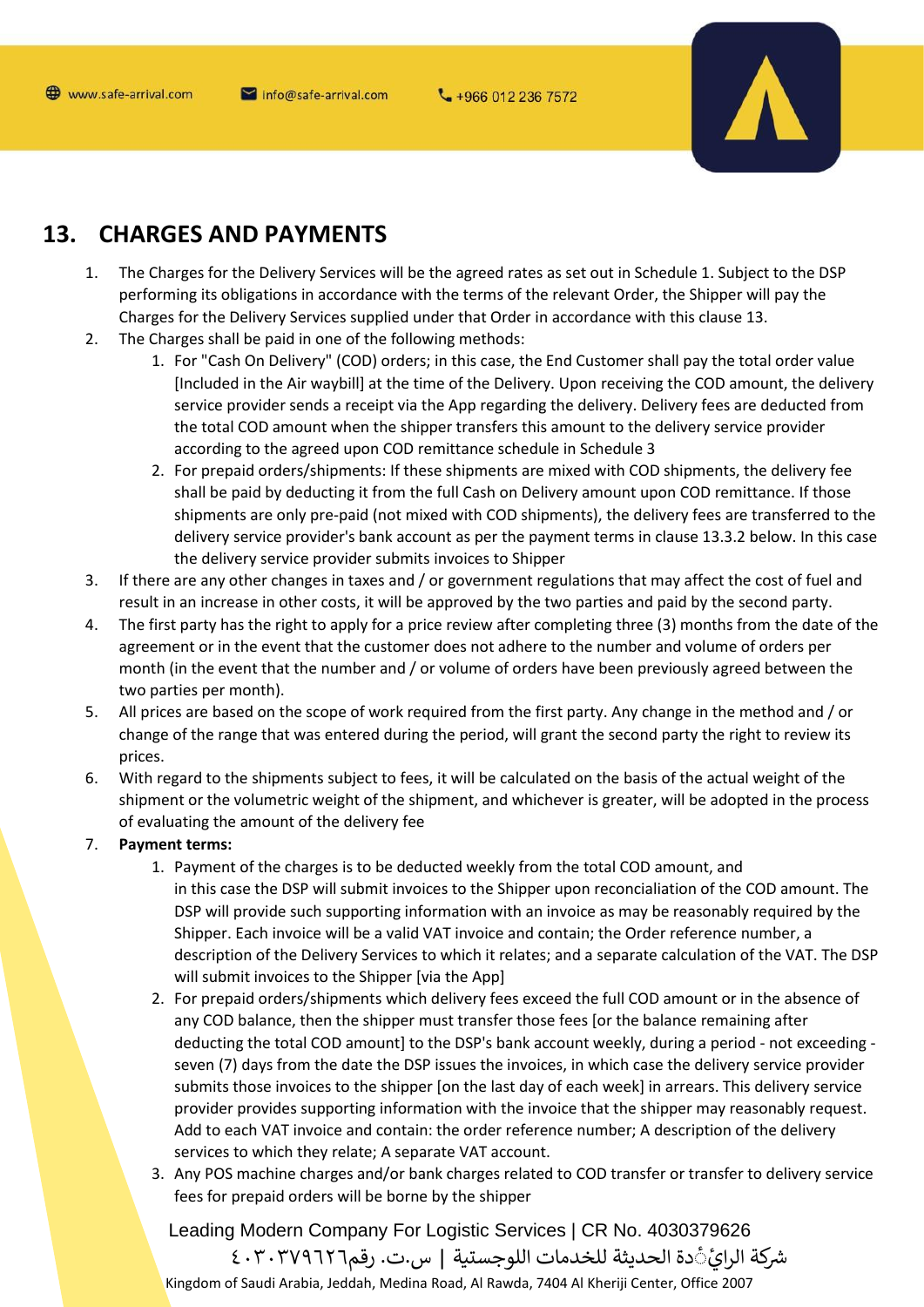

- If the Shipper, on bona fide grounds, disputes any part of an amount charged, invoiced or collected by the 8. DSP (a "Disputed Sum"), the Shipper will, as soon as reasonably practicable, notify the DSPI in writing of such dispute giving details of the dispute and: 1. the Shipper will, if applicable, pay that part of the invoice which is not the Disputed Sum;
	- 2. the Shipper and the DSP will negotiate in good faith to resolve the dispute, but if a resolution cannot be reached within fifteen (15) days of the Shipper giving notice under this clause, then clause 23 of the Framework Agreement will apply to the dispute;
	- 3. the DSP will provide all such information and evidence as may be reasonably necessary to verify the Disputed Sum: and
	- 4. following resolution of the dispute, the Shipper will, within [thirty (30)] days, pay to the DSP that part of the Disputed Sum (if any).

#### **VALUE ADDED TAX** 14.

1. Any amount payable under this Agreement or any request that includes value-added tax (and any similar or equivalent taxes, duties, fees and other taxes imposed by any government or other authority from time to time) shall be paid in addition to this amount in the manner and at the rate stipulated by law from time to time, Subject to receipt by the paying party of the VAT invoice (where VAT is charged).

#### **FORCE MAJEUR** 15.

Neither the DSP nor the Shipper (or any of its Affiliates) will be in breach of this Framework Agreement or an Order or otherwise be liable to the other for any failure to perform or delay in performing its obligations to the extent that such failure or delay is due to a Force Majeure Event affecting this Framework Agreement or that Order (as the case may be) provided that the affected party notifies the other party of the Force Majeure Event immediately together with its likely duration and uses all reasonable endeavors to limit the effect of the delay

#### 16. **CONFIDENTIALITY AND DATA EXCHANGE ANDINTEGRATION**

- 1. Each party undertakes that it will not at any time disclose any confidential information to any person, except for its employees, officials, representatives or advisors who need to know that information for the purposes of exercising the rights of the concerned party or carrying out its obligations under or in relation to this framework agreement and / or The request, and each party must ensure the compliance of its employees, officials, representatives or advisors to whom the confidential information of the other party is disclosed under this Clause 18, as required by the regulation, a competent court, or any government or regulatory authority.to its employees, officers, representatives or advisers who need to know such information for the purposes of exercising the party's rights or carrying out its obligations under or in connection with this Framework Agreement and/or Order and each party shall ensure that its employees, officers, representatives or advisers to whom it discloses the other party's Confidential Information comply with this clause 18; as may be required by law, a court of competent jurisdiction or any governmental or regulatory authority; and
- 2. Each party is bound at all times by data protection laws and uses any data it receives under this framework agreement and / or request only to the extent necessary to fulfill its obligations.
- 3. Each party will comply at all times with Data Protection Laws and shall use any data it receives under this Framework Agreement and/or Order only to the extent necessary to perform its obligations.

Leading Modern Company For Logistic Services | CR No. 4030379626 شركة الرائِ1َ دة الحديثة للخدمات اللوجستية | س.ت. رقم٢٠٣٧٩٦٢٦ ٤٠٣ Kingdom of Saudi Arabia, Jeddah, Medina Road, Al Rawda, 7404 Al Kheriji Center, Office 2007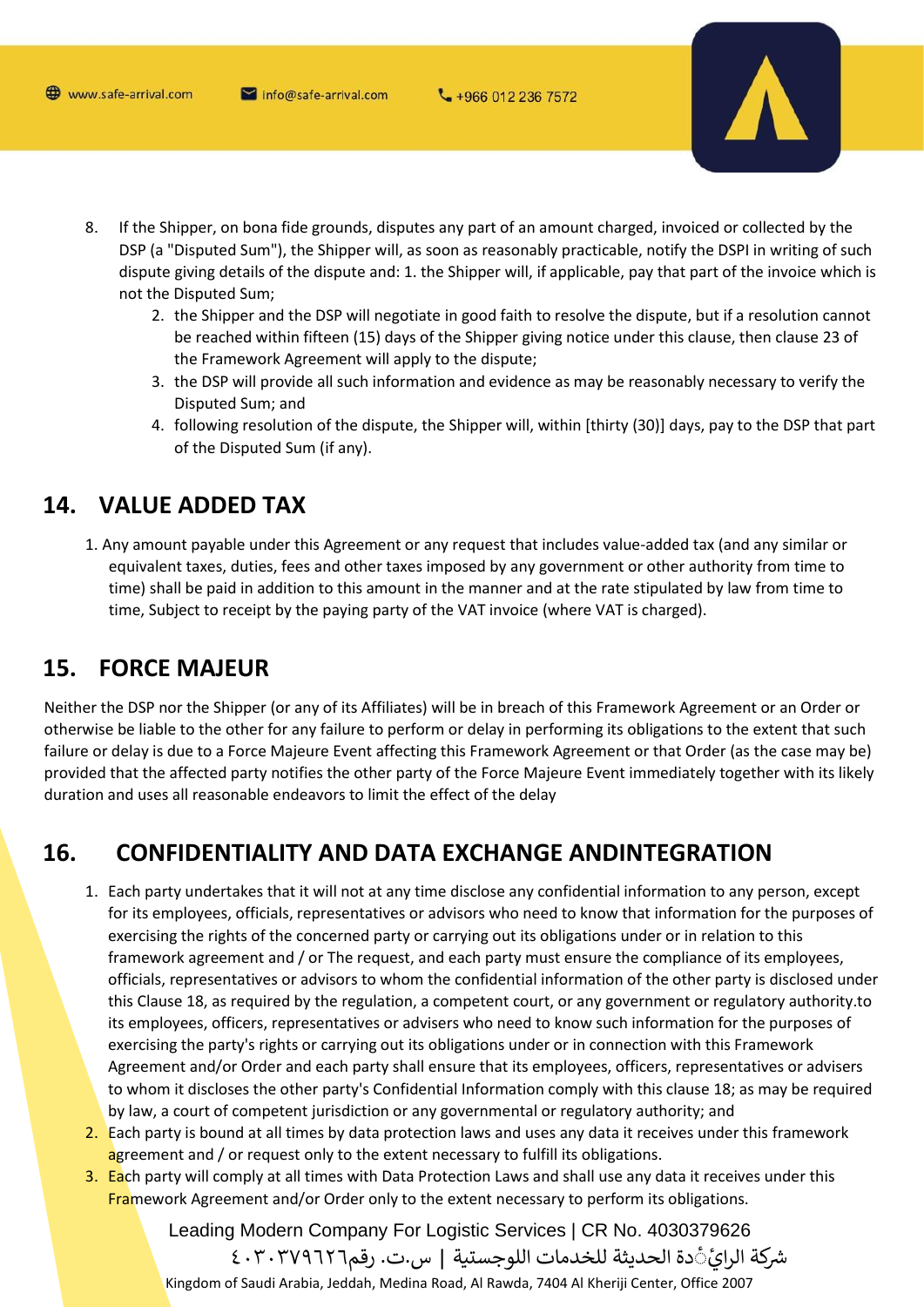

4. The shipper must inform the delivery service provider in the event of any technical defect or treatment of a failure.

#### $17.$ **SERVICE LEVEL AGREEMENT**

- 1. DSP Shall use its best efforts to perform its delivery requests as per the service level agreement terms set out between both parties
- 2. The DSP does not provide delivery services in the list of Non-service cities listed as 'NSA' in the Promised Delivery Date section of the SLA agreement. The system (The App) will not accept any orders submitted to any of the non-service cities
- 3. The Shipper shall immediately inform DSP in the event of the occurrence of any technical failures in the App in order for DSP to address and remedy it.
- 4. The DSP shall provide complete call in-bound and out-bound call center support

#### 18. **TERMINATION**

- 1. Either party may terminate this Framework Agreement at any time by giving not less than 60 days written notice to the other party.
- 2. If a party commits a material breach of this Framework Agreement which cannot be remedied or which can be remedied but fails to remedy that breach within thirty (30) days, the other party may terminate this Framework Agreement immediately by giving notice to that effect to the party in breach
- 3. The rights of termination set out in this clause 21 are without prejudice to that party's other rights or remedies under this Framework Agreement or otherwise.

#### 19. **GENERAL**

- 1. "All notices, notices and correspondence between the two parties must be in writing, by registered mail or by e-mail, recorded in this agreement, and each party is obligated to notify the other party in writing in the event that any of the registered mail or e-mail changes within (3) days. As a maximum, otherwise the registered mail or e-mail address recorded in this agreement is deemed to be legally applicable. This Framework Agreement and each Order constitute the entire agreement between the parties and supersede any prior agreement or arrangement in respect of their respective subject matter and neither party has entered into this Framework Agreement in reliance upon, and it shall have no remedy in respect of, any representation or statement (whether made by the other party or any other person) which is not expressly set out in this Framework Agreement
- 2. "The contractual relationship between the two parties is an independent relationship within the limits of what is stated in this agreement -. Under no circumstances can the relationship between them be considered a partnership and / or two agencies, and neither party has the right to represent the other party. "This framework agreement may be implemented in any number of identical copies, each of which will constitute an original, but together will constitute one agreement

Leading Modern Company For Logistic Services | CR No. 4030379626 شركة الرائَّ دة الحديثة للخدمات اللوجستية | س.ت. رقم٢٠٣٧٩٦٢٦ ٤٠٣ Kingdom of Saudi Arabia, Jeddah, Medina Road, Al Rawda, 7404 Al Kheriji Center, Office 2007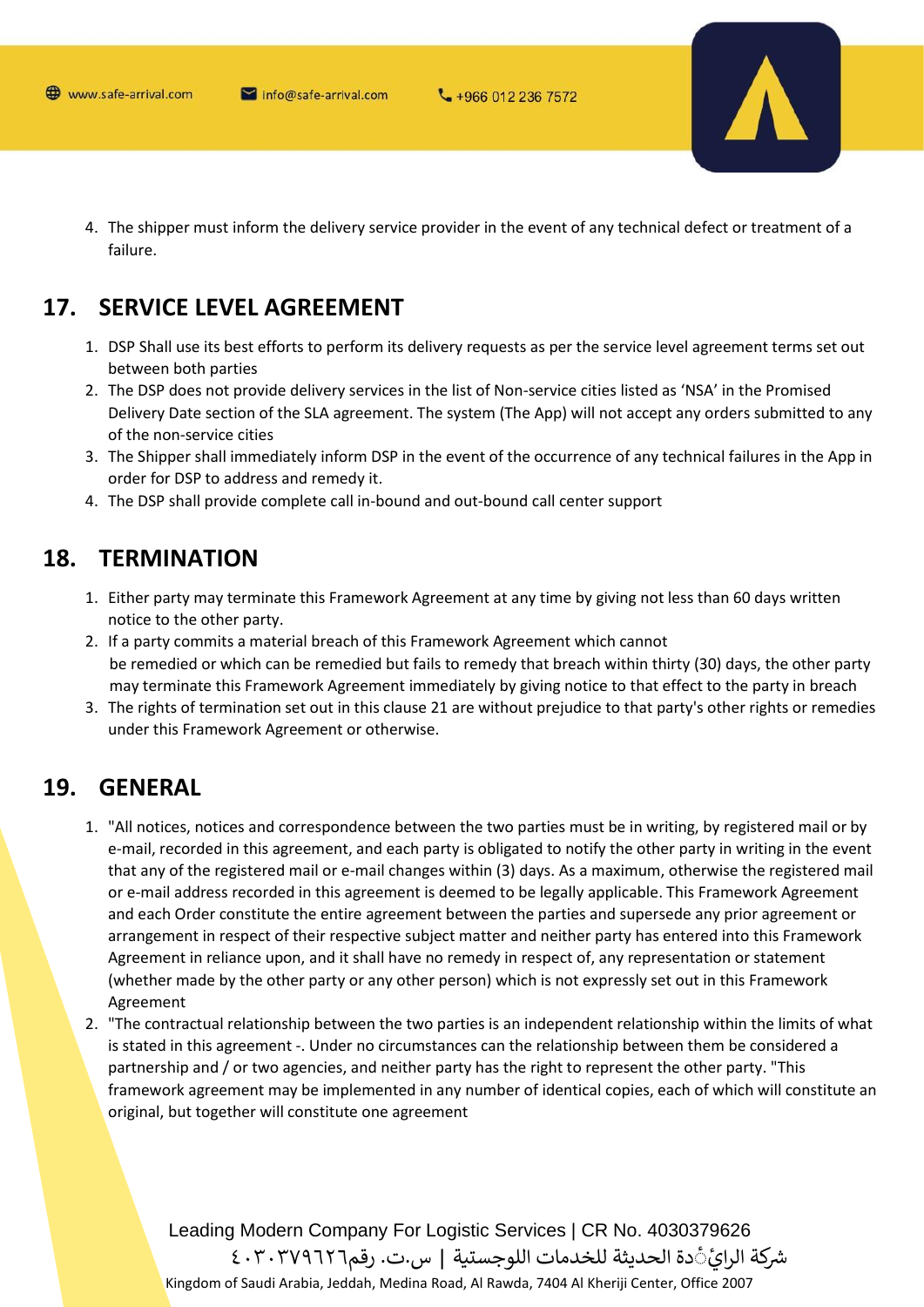

#### $20.$ **GOVERNING LAW**

1. This agreement and every request and any non-contractual obligations arising out of or in connection with any of them are subject to the laws of the Kingdom of Saudi Arabia as applied in the courts of the Kingdom, which have exclusive jurisdiction to determine any dispute arising out of or in connection with the framework agreement or any request, and the courts of the city of Riyadh It is competent to handle any disputes SIGNED BY or on

behalf of the parties the date stated at the beginning of this Framework Agreement SCHEDULE 1 - The **Charges** 

### **Part A - Charges for Delivery Services**

The charges set out in this Schedule 1 are the maximum that the DSP may charge pursuant to any Order

| Service Type                                              | From 0 to 10  | Above 10       |
|-----------------------------------------------------------|---------------|----------------|
| Delivery Charge - main cities KSA<br>Riyadh-Jeddah-Dammam | <b>20 SAR</b> | 1 SAR/Extra Kg |
| COD Handling charge                                       | 3 SAR/Order   |                |

• All charges are exclusive of 15% VAT

• Chargeable weight will be actual or volumetric weight whichever is higher for parcels **SEE** bigger than 31cm x 31cm x 31cm. Volumetric weight will be calculated as

 $\frac{\text{Length} \times \text{Width} \times \text{Height}}{\text{Area}} = \text{Volumetric weight in Kg}$ 

- Free Integration charges for User experience and status tracking
- Credit term is deducted from COD before transfer

Leading Modern Company For Logistic Services | CR No. 4030379626 شركة الرائِ ًدة الحديثة للخدمات اللوجستية | س.ت. رقم٢٠٣٧٩٦٢٦ ٤٠٣ Kingdom of Saudi Arabia, Jeddah, Medina Road, Al Rawda, 7404 Al Kheriji Center, Office 2007